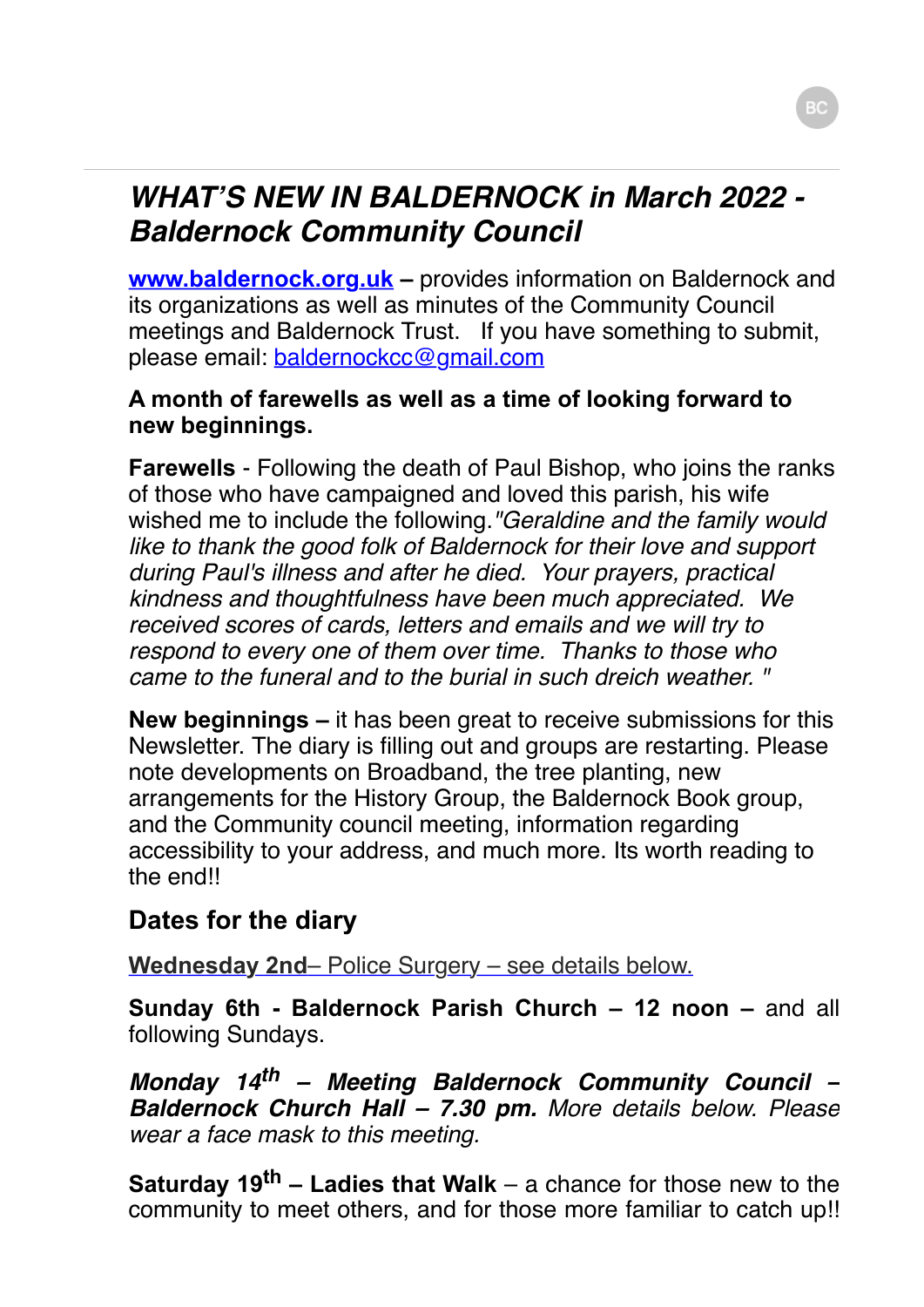Please phone Anne Alexander if you wish to be added to the mailing list. 0141 956 2919

**Saturday 26th and Sunday 27th** – Tree planting – meet at the top of the Linn Brae – details below under Baldernock Trust.

**Monday 28th - Baldernock Local History Group** 7.30 pm at Caldwell Halls, Torrance. The group is now part of a joint venture: Torrance and Baldernock Heritage and History Group. **Dr Irene O'Brien, Archivist at the Mitchell Library will be speaking on 'Family Histories at The Mitchell'.** We have an ongoing, general cautious approach to Covid risks, so pre-booking is requested, please email [loganniall@yahoo.co.uk](mailto:loganniall@yahoo.co.uk) to book a place. We plan to keep the general protocols of a bit of distancing in place, and have a limit of about 40 attendees . There will be tea, coffee and biscuits from 7 pm. Please bring £2 to cover costs.

**April 1st - Italian night at the golf course –** come and join neighbours and friends. (details below under Golf Club, and Baldernock Trust)

**Baldernock Book Group** – please note that the book group hopes to start once more and anybody interested should contact [traceybrewster18@icloud.com](mailto:traceybrewster18@icloud.com)

#### *Information on the above events and local organisations*

**Baldernock Community Council –** next meeting is on Monday March 14<sup>th</sup> 2022. We are delighted to be able to meet once more in person in Baldernock Church Hall at 7.30 pm. Please bring your concerns about Baldernock to this meeting. We would hope to give updates on planning, broadband, woodland proposals, roads, and other issues which effect our small community. Over the years it has been noted that there is confusion over house names and addresses in Baldernock – a problem in times of urgent need. see below for further details. Please contact us [baldernockcc@mail.com](mailto:baldernockcc@mail.com)

**Unique Property Reference Number (UPRN)** Every property in Baldernock has a unique property reference number against the address. It has been found that a few of the actual UPRN addresses, in East Dunbartonshire Council's GIS (Geographic Information System) mapping are wrong, particularly in outlying areas. It is also the case that several properties are wrongly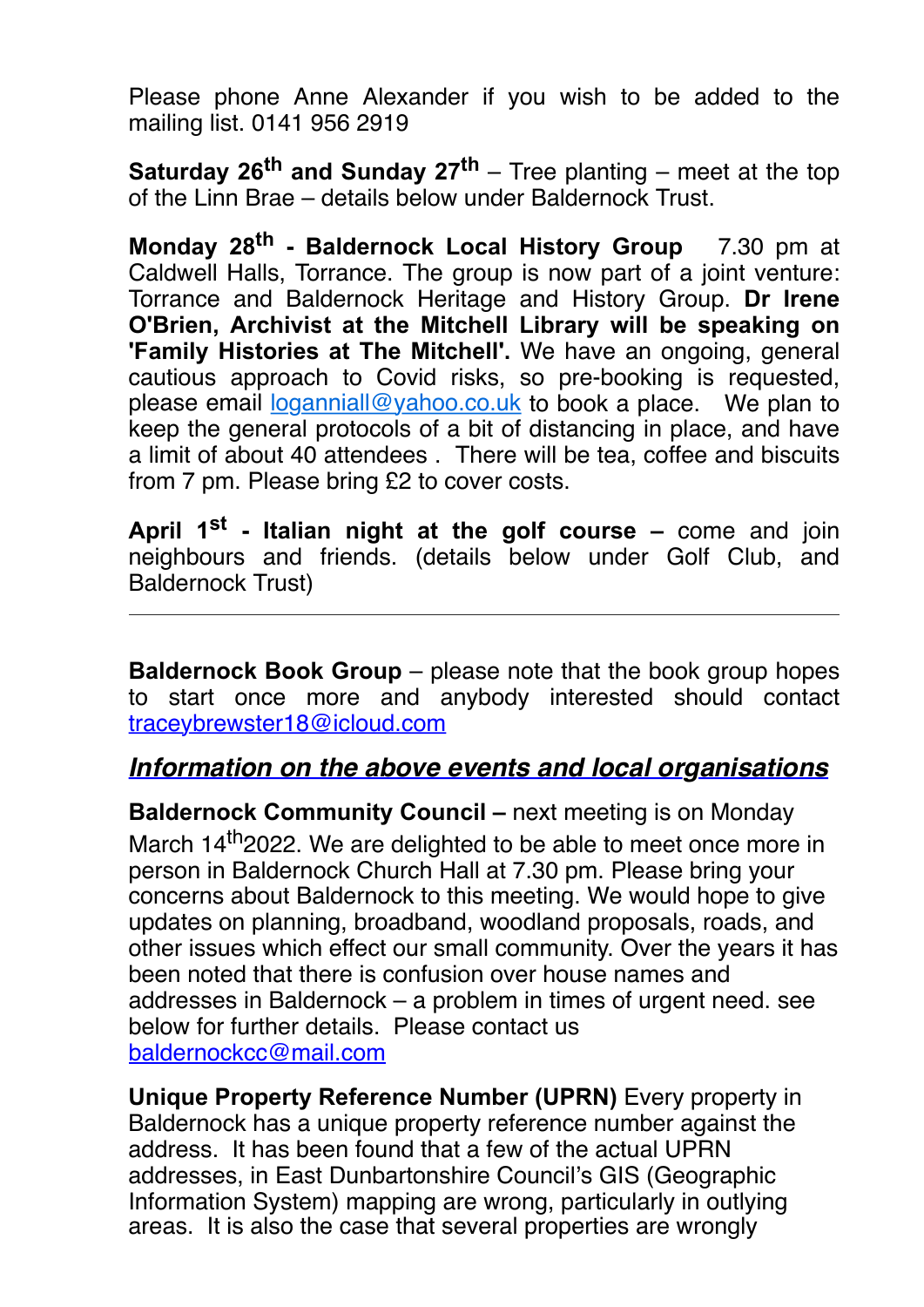areas. It is also the case that several properties are wrongly allocated to an incorrect road name. We are trying to identify these in order to rectify. We have also identified a small number of incomplete addresses in the Ordnance Survey data.

EDC has also advised that if there are issues with a delivery company or emergency service locating a property, if we let them know, they will investigate and liaise with the appropriate parties to alleviate issues.

If you have any problems in this respect, or wish to find out more, please email BCC [baldernockcc@gmail.com.](mailto:baldernockcc@gmail.com)

**Ultrafast Broadband for Baldernock**! In a rural community like ours, ultrafast broadband will bring us fantastic advantages. If you are a householder or run your business from home and your address is included in our Community Fibre Partnership ([https://www.baldernock.org.uk/broadband\)](https://www.baldernock.org.uk/broadband) please make sure you've pledged your UK government vouchers to the project to help us access the connectivity we can all enjoy. Please pledge at [www.openreach.com/connectmycommunity](http://www.openreach.com/connectmycommunity) and we'll all be one step closer to achieving ultrafast broadband for our homes and businesses. Ultrafast broadband is within touching distance: 128 homes and 9 businesses in Baldernock and Torrance have already pledged their vouchers, which means we are currently sitting at 74% of our target! Every single pledge helps your community, so please make yours today and encourage your friends and neighbours to do the same.

**Saturday 26th and Sunday 27th March – Tree planting -**The Trust has been successful in its application to the Woodland Trust for a free tree pack and the tree seedlings are due to be delivered in the next few weeks. We will be planting 105 wee trees (a mix of hazel, hawthorn, crab apple, goat willow and birch) along the side of the track from the Linn up to the trig point, on Saturday 26th and Sunday 27th March. This will be a communal effort, so come and join us, if you can. We'll meet at noon at the top of the Linn Brae on both days and will assign digging and planting and staking duties to whoever turns up to help. Wear wellies and waterproofs and bring a spare spade if you have one. Look forward to seeing you there!

**The Baldernock Trust** is the new name for Baldernock Community Development Trust. The bi-monthly meeting of the Trust directors took place online on 7th February. A collaboration between The Trust and Baldernock Community Council to bring much better broadband to most parts of Baldernock is at the final hurdle (see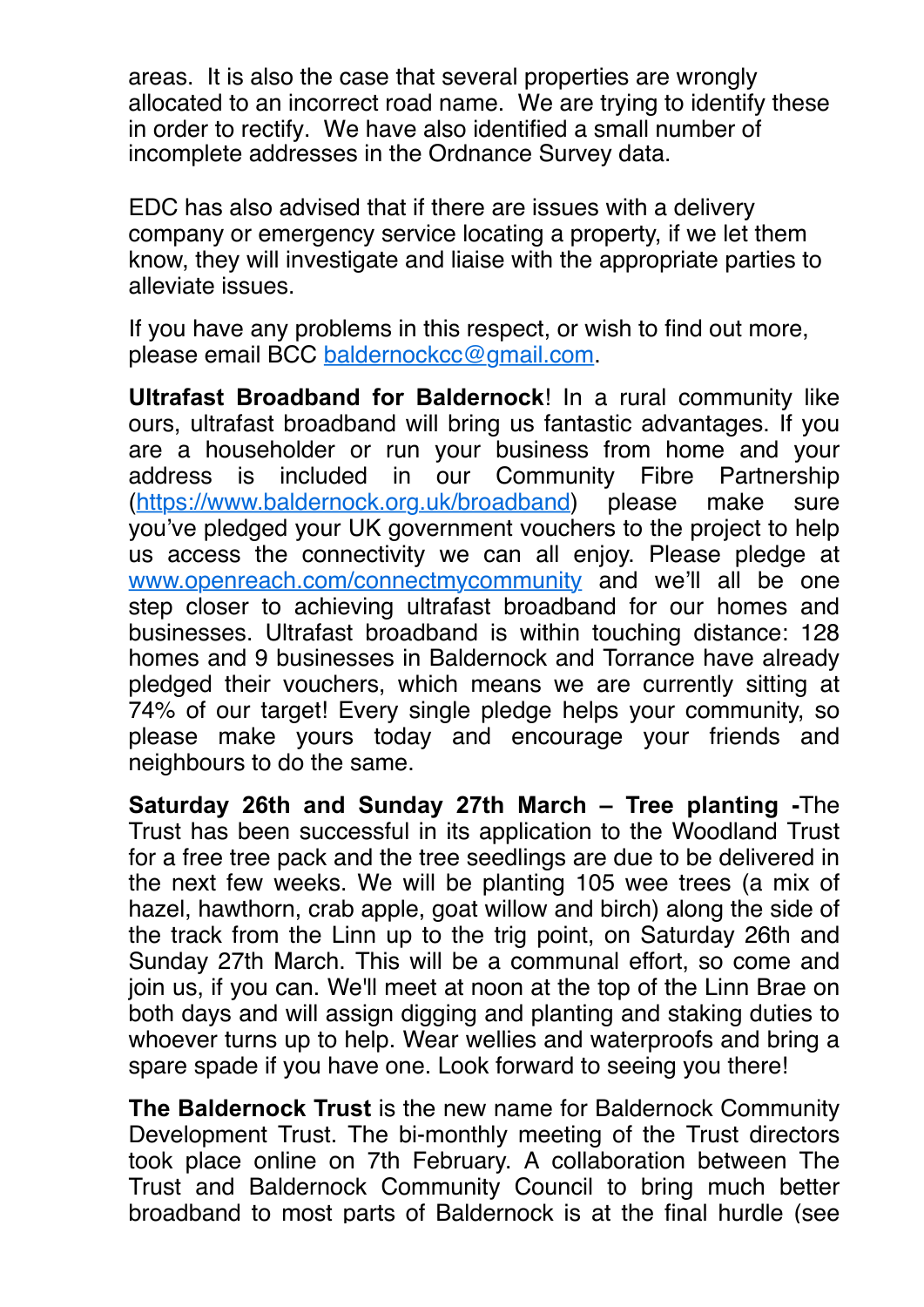broadband to most parts of Baldernock is at the final hurdle (see elsewhere in this newsletter for details). Please pledge now!

The Trust's major projects - a purpose-built nursery building at the school and making the Church Hall a more welcoming community space – are ongoing.

 The Italian themed dining evening being kindly opened to the community by **Balmore Golf Club on 1st April** (see elsewhere in this newsletter) was suggested by the Trust and we very much hope that local residents will enjoy this opportunity to meet with friends and neighbours in a local restaurant within walking distance of home for many.

In the coming year The Trust hopes to organise events for teenagers and other social and fundraising events to bring the community together, including a **'Baldernock Spring Clean'** (details to follow). Now that Covid restrictions are being relaxed, The Trust is resurrecting an online Community Events Calendar to which local organisations will have access in order to publicise and avoid clashes of local events.

The Trust will again be producing a **Baldernock calendar for 2023**, and welcomes your photographs taken in Baldernock. Please send these to Jane at [jp.logan@yahoo.co.uk.](mailto:jp.logan@yahoo.co.uk)

The Trust is a **'Keep Scotland Beautiful Hub'** with litter pickers and other equipment for you to borrow for litter picking at any time (contact Jane at [jp.logan@yahoo.co.uk\)](mailto:jp.logan@yahoo.co.uk); it is now the umbrella organisation for the Baldernock **Tartan project**; and it is keen to support any local active travel initiatives. A new project being discussed with other organisations is a community 'newspaper' to be delivered to every address in Baldernock.

If you would like to find out more or volunteer for any of The Trust's activities, or suggest new ones, please email [baldernockcdt@gmail.com](mailto:baldernockcdt@gmail.com).

The Trust has a Facebook page that you can use to post news of interest to the community or items to swap or share: [https://www.facebook.com/Baldernock-Community-Development-](https://www.facebook.com/Baldernock-Community-Development-Trust-147910135888506/)Trust- 147910135888506/ . There is more information about The Trust at [https://www.baldernock.org.uk/bcdt.](https://www.baldernock.org.uk/bcdt)

**Baldernock Tartan -** has proved very popular with only a few scarves remaining from the second bolt of cloth that was woven. We are now considering whether to have a third bolt woven as there is still demand for throws, wraps and scarves. See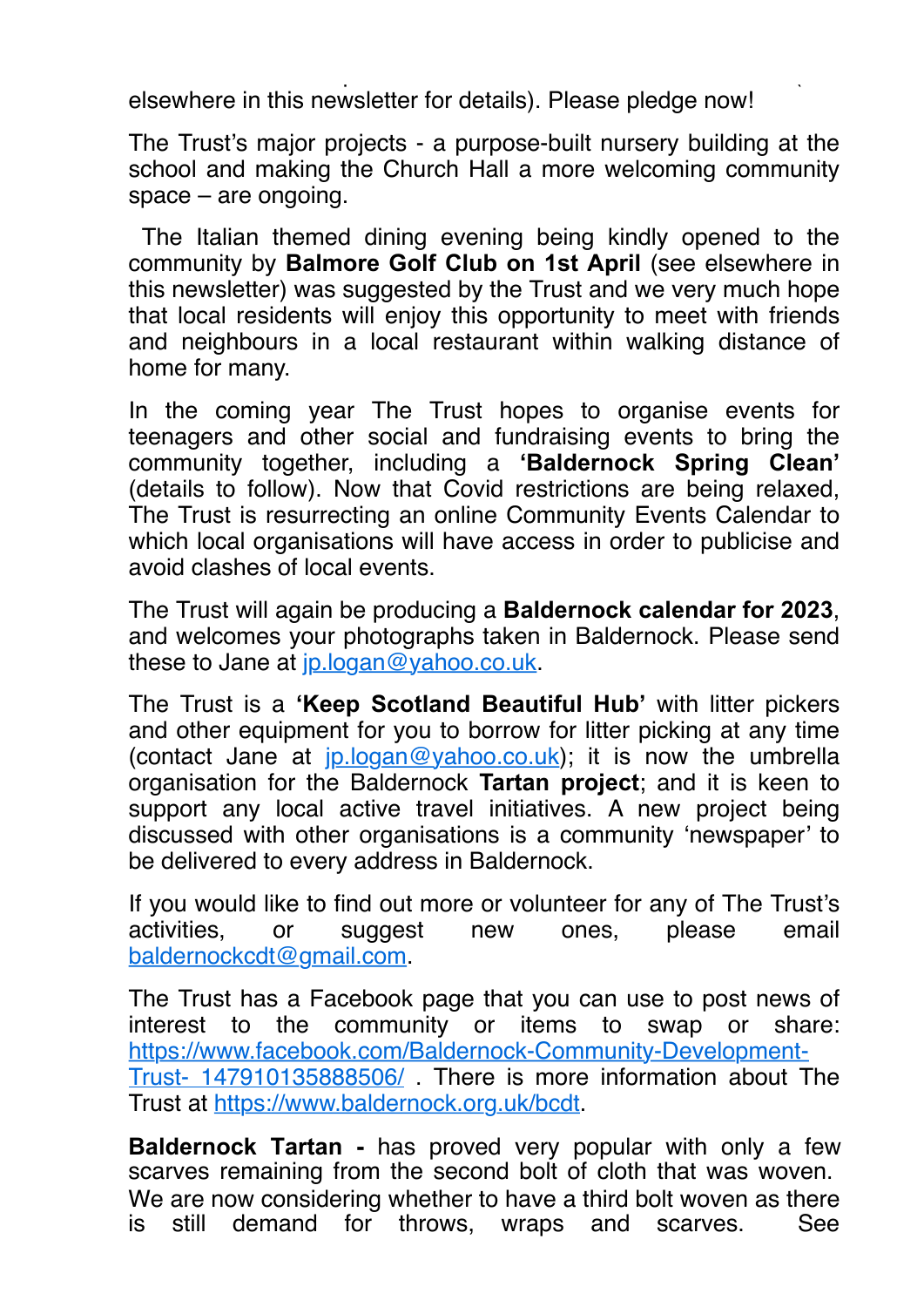is still demand for throws, wraps and scarves.  $\sim$ [www.baldernock.org.uk/tartan](http://www.baldernock.org.uk/tartan) for more information.

**Police Surgery** – Emma Davidson (Baldernock Community Policeman) and PC Dan Harris (Lennoxtown community officer) will be hosting a surgery ("Cuppa with a copper") at the Fells café at the beginning of every month between 11am and 1pm. This is an open invitation to the entire community should they have something they wish to discuss and feel more comfortable in a face-to-face setting. This is open to all EDC residents regardless of where they live this location just feels the best.

**Baldernock Childcare** We offer nursery places for 2 - 5-year-olds every day during term time (9am until 2pm) and funding is available from East Dunbartonshire for eligible 2-year-olds and all 3+ year olds. We also provide Afterschool care Monday - Thursday during term time. For enquiries, please contact us on 0141 9552343 or [edbaldernock@glow.org.uk](mailto:edbaldernock@glow.org.uk).

**Bardowie Tennis Club - is fully open and welcomes players of any standard -** please contact Ron Montgomery on 07584-354775 by text or phone for more information.

**Balmore Golf Club –** We start with **an Italian evening details** of which are shown below. Additionally from April onwards our caterer will be offering lunch and dinner 7 days a week and local residents are invited to visit to see what Jamie has to offer. You are recommended to book a table at busy times.

**ITALIAN EVENING -The first event of the year is an Italian** "themed" evening hosted by our resident caterer Jamie McGuinness. This event will be held on Friday 1 April. Pre-booking is essential and booking forms will be available at the bar.

**JUNIOR COACHING PROGRAMME -**Balmore is looking to continue with a junior coaching programme in 2022 and as before these will be held on Sunday afternoons from the 31 April for 8 weeks. There will be separate coaching for P2-P7 and S –S4. The coaching is available to juniors of non members and if this is of interest please contact member Adam Burns on 07801 593484.

#### **Helpful site to report fraud – national Fraud and Cyber Crime Reporting Centre**

#### **03001232040**

**Prayers –** some local families and individuals are gathering on-line to pray for our community and beyond. If you would like to join this